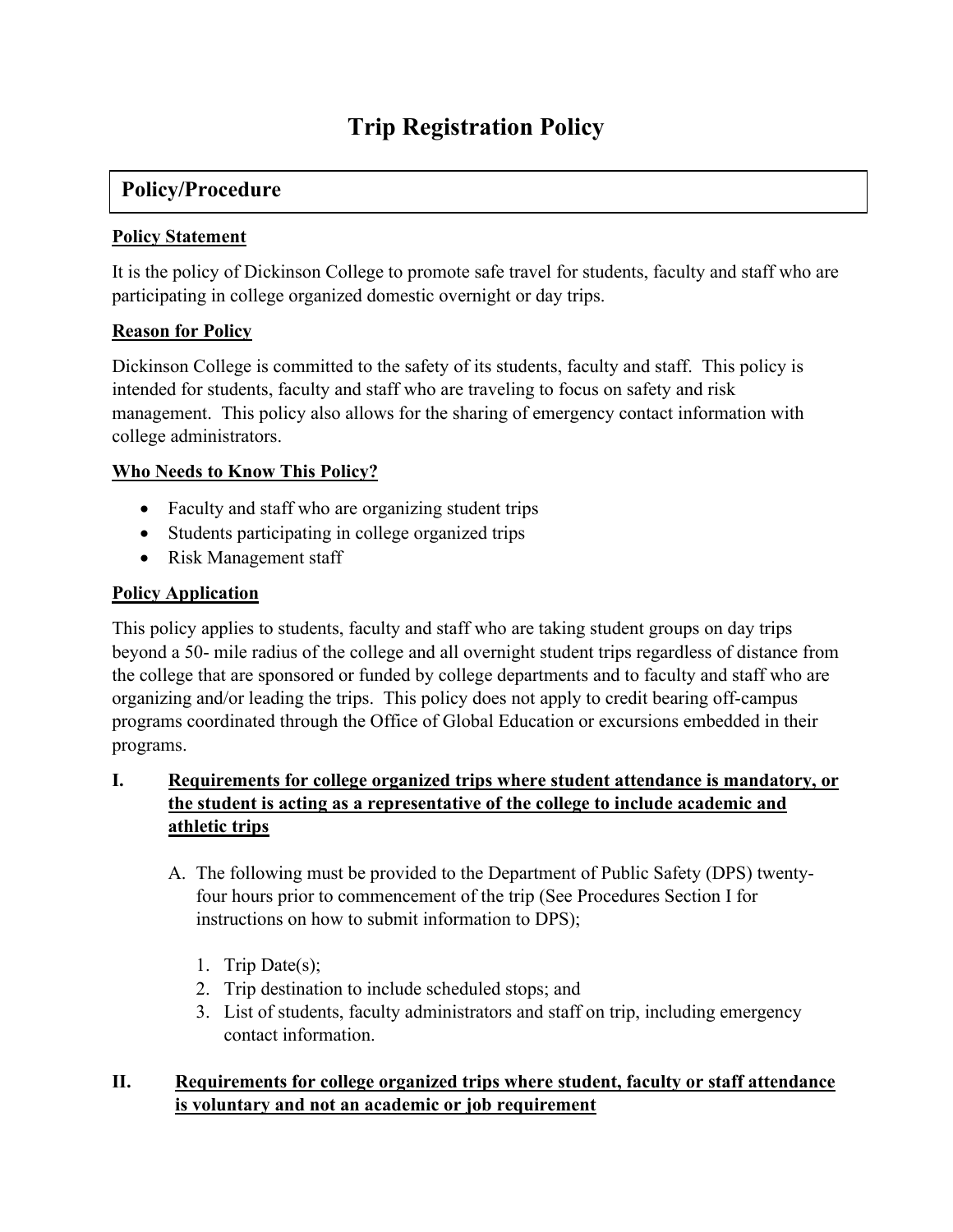- A. The following must be provided to the Department of Public Safety (DPS) and Student Life On-Call Staff twenty-four hours prior to the commencement of the trip:
	- 1. Trip date(s);
	- 2. Trip destination to include scheduled stops;
	- 3. List of students, faculty, administrators and staff on trip, including emergency contact information;
	- 4. Copy of relevant liability waiver and hold harmless agreement completed by each person participating in the trip.

#### **III. Requirement for all college organized trips**

- A. No individual student, faculty or staff member will be allowed to participate in a trip without providing emergency contact information and, if required, signing and submitting a liability waiver and hold harmless agreement.
- B. Faculty and staff who are participating in a trip as a requirement of their position are not required to complete a liability waiver and hold harmless agreement. Faculty and staff who are participating in a trip voluntarily and not in discharge of their duties for the college are required to sig a liability waiver and hold harmless agreement.
- C. The list of students, faculty and staff on the trip, including emergency contact information, must be updated to reflect any last-minute additions or deletions prior to departure on the trip or additions and deletions that occur during the trip. See Procedures, Section II for instructions on reporting additions or deletions.
- D. The liability waiver and hold harmless agreement must be completed for all trips in which participants are engaged in high risk activities (e.g., rock climbing, high ropes course, and spelunking) regardless of trip length or distance from the college. See Procedures, Section II for instructions on determination of level of risk activities.
- E. All international student trips require coordination with Global Education.
- F. Dickinson College is not liable to reimburse any costs/funds for trips due to trip cancellation.

#### **Procedures**

#### **I. Submission of required information to DPS and Student Life On-Call Staff**

A. It is strongly recommended that all required trip information be submitted through the Trip System available through CLIQ for faculty and staff and the Student Forms menu in the Gateway for students.